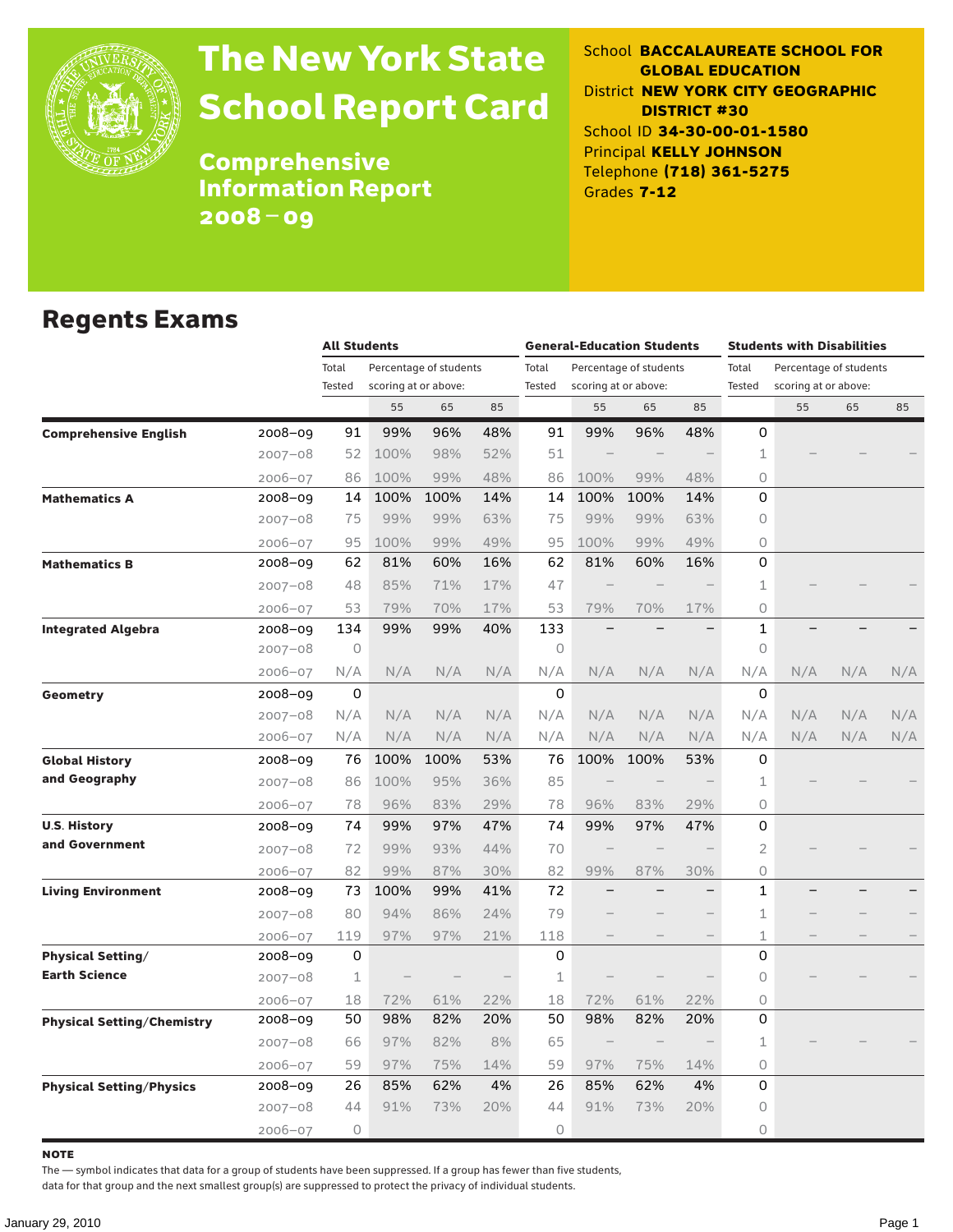### Regents Exams

|                              |             |                 | <b>All Students</b> |                                                |     |       |      |                                                       |     |                                                                | <b>General-Education Students Students with Disabilities</b> |    |    |  |
|------------------------------|-------------|-----------------|---------------------|------------------------------------------------|-----|-------|------|-------------------------------------------------------|-----|----------------------------------------------------------------|--------------------------------------------------------------|----|----|--|
|                              |             | Total<br>Tested |                     | Percentage of students<br>scoring at or above: |     | Total |      | Percentage of students<br>Tested scoring at or above: |     | Total<br>Percentage of students<br>Tested scoring at or above: |                                                              |    |    |  |
|                              |             |                 | 55                  | 65                                             | 85  |       | 55   | 65                                                    | 85  |                                                                | 55                                                           | 65 | 85 |  |
| <b>Comprehensive French</b>  | 2008-09     | 2               |                     |                                                |     | 2     |      |                                                       |     | 0                                                              |                                                              |    |    |  |
|                              | $2007 - 08$ | 0               |                     |                                                |     | 0     |      |                                                       |     | 0                                                              |                                                              |    |    |  |
|                              | $2006 - 07$ | 5               | 100%                | 100%                                           | 60% | 5     | 100% | 100%                                                  | 60% | 0                                                              |                                                              |    |    |  |
| <b>Comprehensive German</b>  | 2008-09     | $\mathbf 0$     |                     |                                                |     | 0     |      |                                                       |     | 0                                                              |                                                              |    |    |  |
|                              | $2007 - 08$ | 0               |                     |                                                |     | 0     |      |                                                       |     | 0                                                              |                                                              |    |    |  |
|                              | $2006 - 07$ | 0               |                     |                                                |     | 0     |      |                                                       |     | 0                                                              |                                                              |    |    |  |
| <b>Comprehensive Hebrew</b>  | $2008 - 09$ | 0               |                     |                                                |     | 0     |      |                                                       |     | 0                                                              |                                                              |    |    |  |
|                              | $2007 - 08$ | $\circ$         |                     |                                                |     | 0     |      |                                                       |     | 0                                                              |                                                              |    |    |  |
|                              | $2006 - 07$ | 0               |                     |                                                |     | 0     |      |                                                       |     | 0                                                              |                                                              |    |    |  |
| <b>Comprehensive Italian</b> | 2008-09     | 0               |                     |                                                |     | 0     |      |                                                       |     | 0                                                              |                                                              |    |    |  |
|                              | $2007 - 08$ | 0               |                     |                                                |     | 0     |      |                                                       |     | 0                                                              |                                                              |    |    |  |
|                              | $2006 - 07$ | 0               |                     |                                                |     | 0     |      |                                                       |     | 0                                                              |                                                              |    |    |  |
| <b>Comprehensive Latin</b>   | $2008 - 09$ | 0               |                     |                                                |     | 0     |      |                                                       |     | 0                                                              |                                                              |    |    |  |
|                              | $2007 - 08$ | 0               |                     |                                                |     | 0     |      |                                                       |     | 0                                                              |                                                              |    |    |  |
|                              | $2006 - 07$ | 0               |                     |                                                |     | 0     |      |                                                       |     | 0                                                              |                                                              |    |    |  |
| <b>Comprehensive Spanish</b> | $2008 - 09$ | 50              | 100%                | 96%                                            | 70% | 50    | 100% | 96%                                                   | 70% | 0                                                              |                                                              |    |    |  |
|                              | $2007 - 08$ | 31              | 97%                 | 94%                                            | 35% | 30    |      |                                                       |     | 1                                                              |                                                              |    |    |  |
|                              | $2006 - 07$ | 31              | 100%                | 100%                                           | 84% | 31    | 100% | 100%                                                  | 84% | 0                                                              |                                                              |    |    |  |

#### note

The — symbol indicates that data for a group of students have been suppressed. If a group has fewer than five students,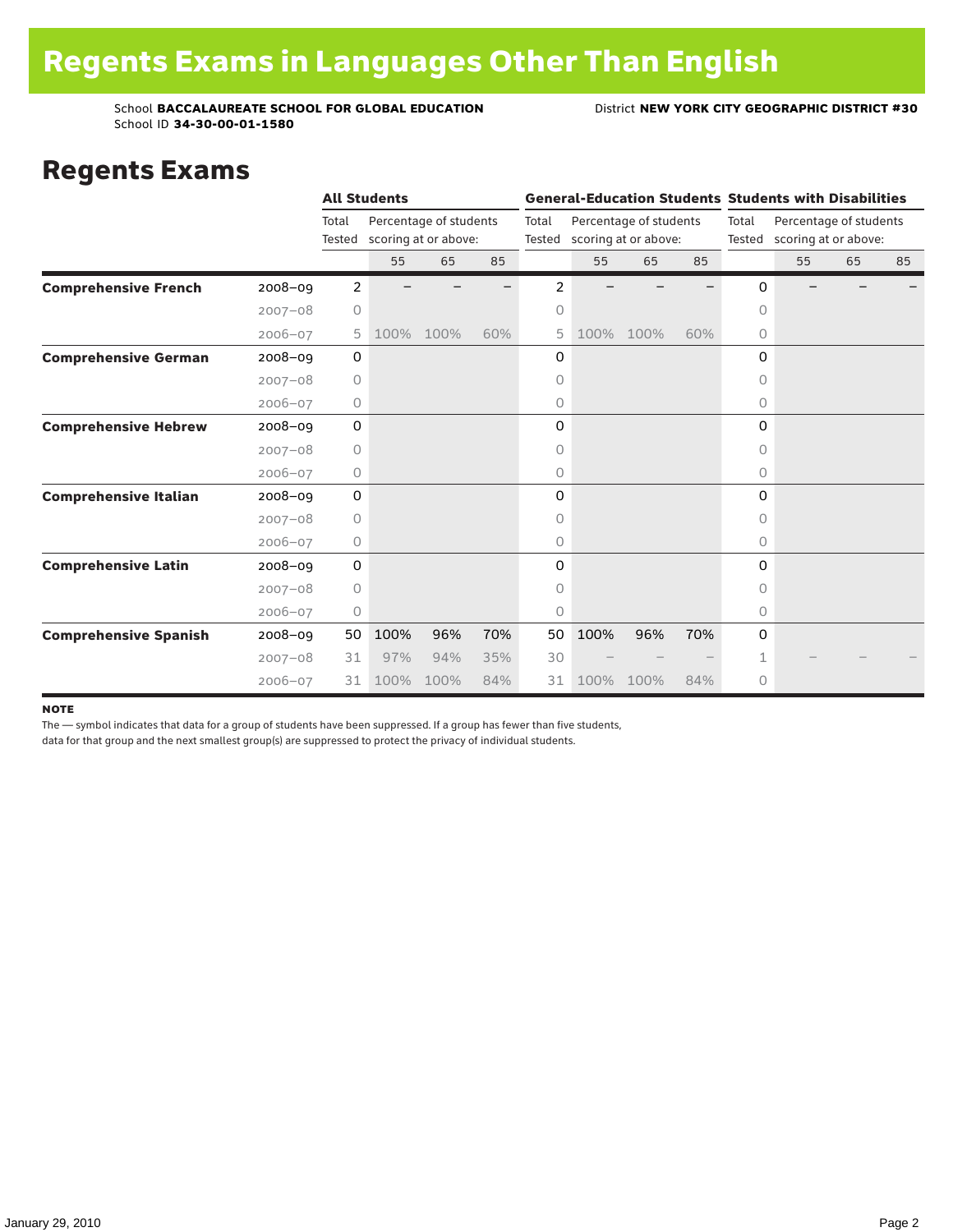## Regents Competency Tests

|                       |             | <b>All Students</b> |                  |                     | <b>General-Education Students Students with Disabilities</b> |                     |                  |
|-----------------------|-------------|---------------------|------------------|---------------------|--------------------------------------------------------------|---------------------|------------------|
|                       |             | <b>Total Tested</b> | Percent Passing: | <b>Total Tested</b> | Percent Passing:                                             | <b>Total Tested</b> | Percent Passing: |
| <b>Mathematics</b>    | 2008-09     | 0                   |                  | 0                   |                                                              | 0                   |                  |
|                       | $2007 - 08$ | 1                   |                  | $\circ$             |                                                              | 1                   |                  |
|                       | $2006 - 07$ | 1                   |                  | 1                   |                                                              | 0                   |                  |
| <b>Science</b>        | 2008-09     | 0                   |                  | 0                   |                                                              | 0                   |                  |
|                       | $2007 - 08$ | 0                   |                  | 0                   |                                                              | 0                   |                  |
|                       | 2006-07     | 0                   |                  | 0                   |                                                              | 0                   |                  |
| Reading               | 2008-09     | 0                   |                  | 0                   |                                                              | 0                   |                  |
|                       | $2007 - 08$ | Ω                   |                  | 0                   |                                                              | 0                   |                  |
|                       | 2006-07     | $\mathbf{1}$        |                  | 1                   |                                                              | 0                   |                  |
| <b>Writing</b>        | 2008-09     | 0                   |                  | 0                   |                                                              | 0                   |                  |
|                       | $2007 - 08$ | 0                   |                  | 0                   |                                                              | 0                   |                  |
|                       | $2006 - 07$ | 0                   |                  | 0                   |                                                              | 0                   |                  |
| <b>Global Studies</b> | 2008-09     | 0                   |                  | 0                   |                                                              | 0                   |                  |
|                       | $2007 - 08$ | 0                   |                  | 0                   |                                                              | 0                   |                  |
|                       | 2006-07     | 0                   |                  | $\circ$             |                                                              | 0                   |                  |
| <b>U.S. History</b>   | 2008-09     | 0                   |                  | 0                   |                                                              | $\Omega$            |                  |
| and Government        | $2007 - 08$ | 0                   |                  | $\Omega$            |                                                              | <sup>n</sup>        |                  |
|                       | 2006-07     | 0                   |                  | 0                   |                                                              | 0                   |                  |

#### **NOTE**

The — symbol indicates that data for a group of students have been suppressed. If a group has fewer than five students,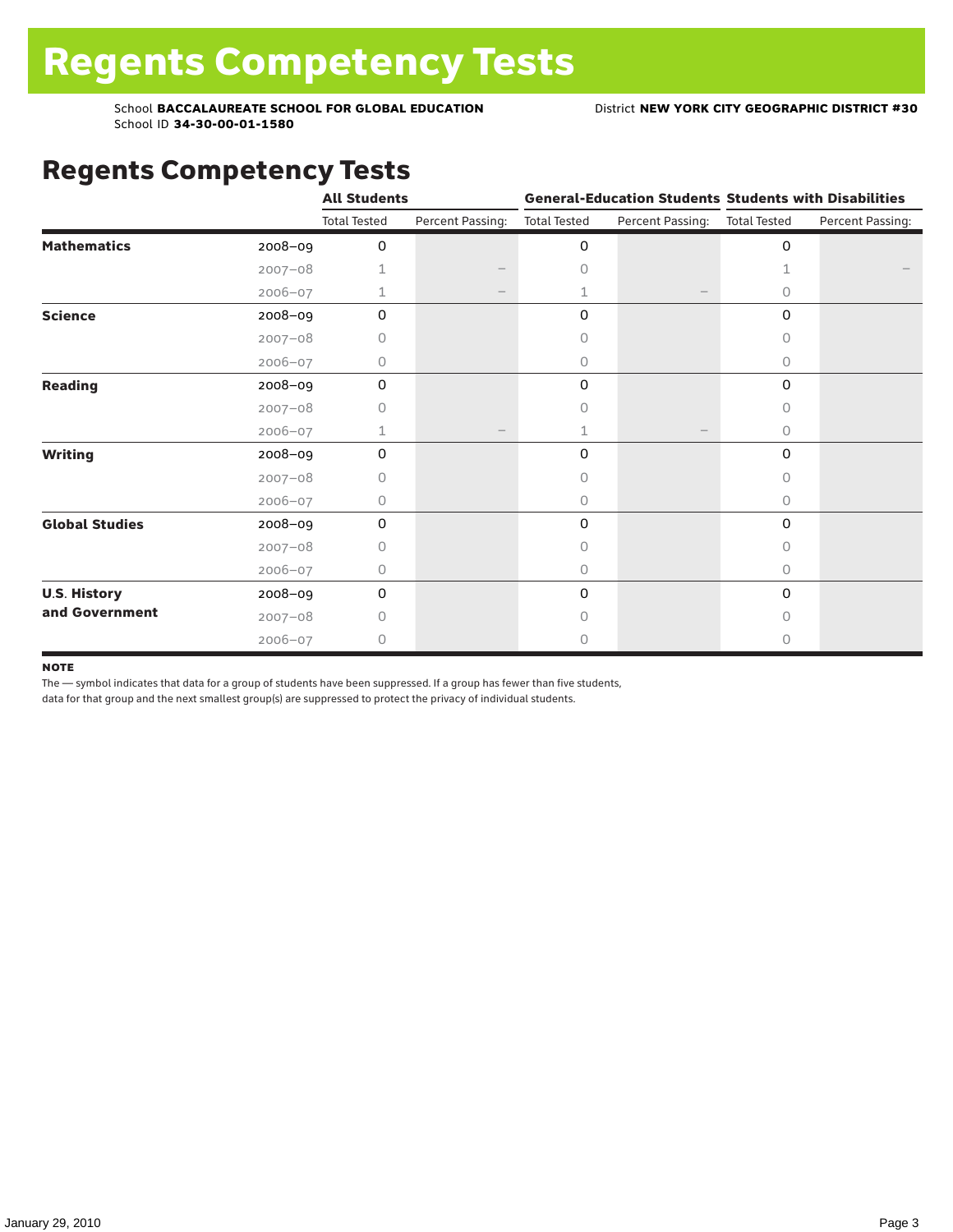## Second Language Proficiency Examinations

|                |             | <b>All Students</b> |                  |                     |                               | <b>General-Education Students Students with Disabilities</b> |                  |  |
|----------------|-------------|---------------------|------------------|---------------------|-------------------------------|--------------------------------------------------------------|------------------|--|
|                |             | <b>Total Tested</b> | Percent Passing: | <b>Total Tested</b> | Percent Passing: Total Tested |                                                              | Percent Passing: |  |
| <b>French</b>  | 2008-09     | 1                   |                  | 1                   |                               | 0                                                            |                  |  |
|                | $2007 - 08$ | 0                   |                  | Ω                   |                               | 0                                                            |                  |  |
|                | $2006 - 07$ | 0                   |                  | 0                   |                               | 0                                                            |                  |  |
| German         | 2008-09     | $\mathbf 0$         |                  | 0                   |                               | 0                                                            |                  |  |
|                | $2007 - 08$ | 0                   |                  |                     |                               | 0                                                            |                  |  |
|                | $2006 - 07$ | 0                   |                  | 0                   |                               | $\Omega$                                                     |                  |  |
| Italian        | 2008-09     | 0                   |                  | 0                   |                               | 0                                                            |                  |  |
|                | $2007 - 08$ | 0                   |                  | 0                   |                               | 0                                                            |                  |  |
|                | $2006 - 07$ | Ω                   |                  | 0                   |                               | 0                                                            |                  |  |
| Latin          | 2008-09     | 0                   |                  | 0                   |                               | $\Omega$                                                     |                  |  |
|                | $2007 - 08$ | Ω                   |                  |                     |                               | Ω                                                            |                  |  |
|                | 2006-07     | 0                   |                  | 0                   |                               | $\Omega$                                                     |                  |  |
| <b>Spanish</b> | 2008-09     | 9                   | 100%             | 9                   | 100%                          | 0                                                            |                  |  |
|                | $2007 - 08$ | 0                   |                  | Ω                   |                               | 0                                                            |                  |  |
|                | $2006 - 07$ | 0                   |                  |                     |                               | 0                                                            |                  |  |

#### **NOTE**

The — symbol indicates that data for a group of students have been suppressed. If a group has fewer than five students,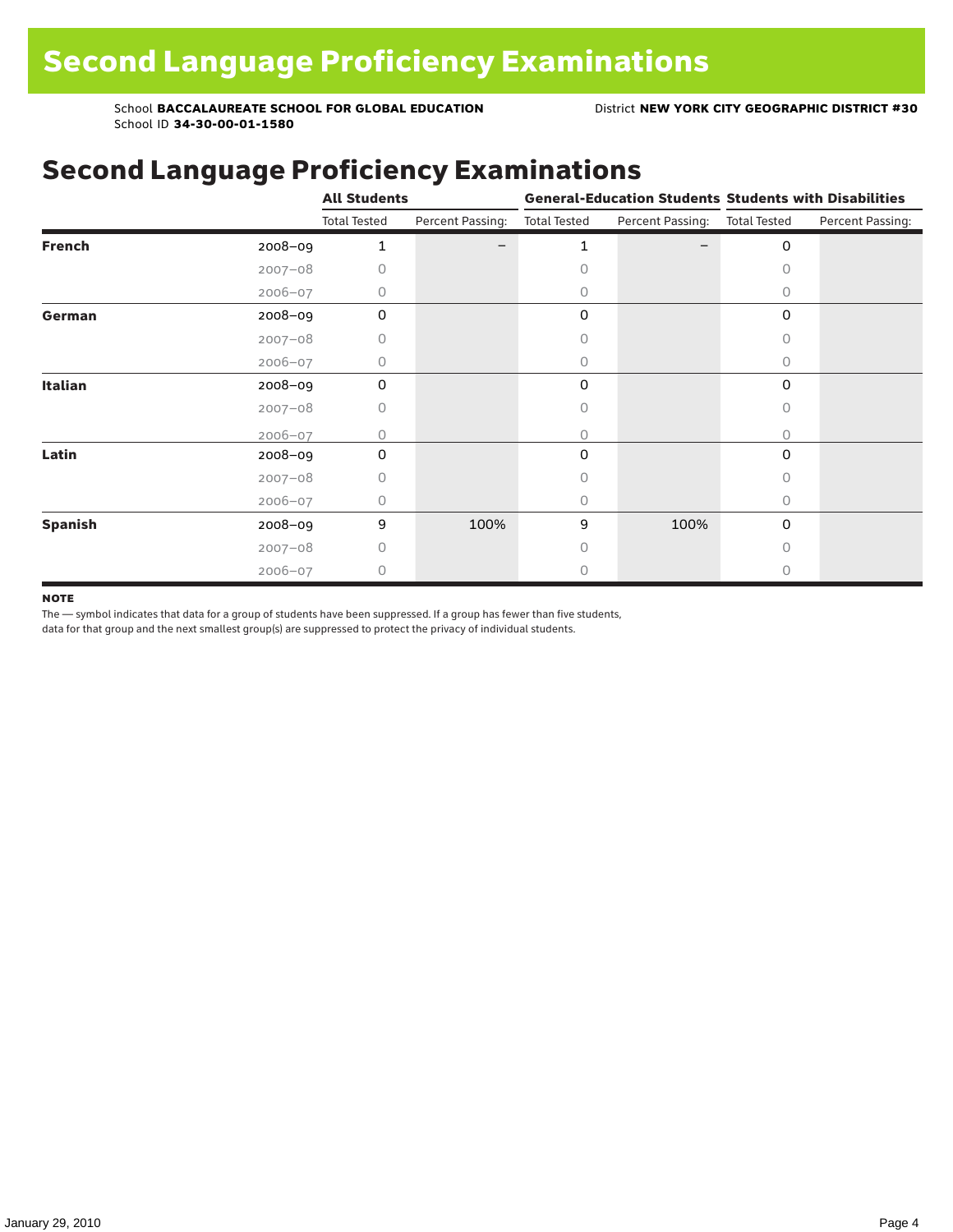### New York State English as a Second Language Achievement Test (NYSESLAT)

|                  |             |                | <b>All Students</b> |                                   |                          |                | <b>General-Education Students</b> |                                   | <b>Students with Disabilities</b> |                     |  |                                   |  |       |
|------------------|-------------|----------------|---------------------|-----------------------------------|--------------------------|----------------|-----------------------------------|-----------------------------------|-----------------------------------|---------------------|--|-----------------------------------|--|-------|
|                  |             | Total          |                     | Percent of students scoring       |                          | Total          |                                   | Percent of students scoring       |                                   | Total               |  | Percent of students scoring       |  |       |
|                  |             |                |                     | Tested in each performance level: |                          |                |                                   | Tested in each performance level: |                                   |                     |  | Tested in each performance level: |  |       |
|                  |             |                |                     | Begin. Interm. Adv.               | Prof.                    |                |                                   | Begin. Interm. Adv.               | Prof.                             |                     |  | Begin. Interm. Adv.               |  | Prof. |
| <b>Listening</b> | 2008-09     | 0              |                     |                                   |                          | 0              |                                   |                                   |                                   | $\mathbf 0$         |  |                                   |  |       |
| and Speaking     | $2007 - 08$ | 0              |                     |                                   |                          | $\circ$        |                                   |                                   |                                   | $\circ$             |  |                                   |  |       |
| $(Grades K-1)$   | $2006 - 07$ | 0              |                     |                                   |                          | $\circ$        |                                   |                                   |                                   | 0                   |  |                                   |  |       |
| <b>Reading</b>   | $2008 - 09$ | 0              |                     |                                   |                          | 0              |                                   |                                   |                                   | 0                   |  |                                   |  |       |
| and Writing      | $2007 - 08$ | 0              |                     |                                   |                          | $\circ$        |                                   |                                   |                                   | 0                   |  |                                   |  |       |
| $(Grades K-1)$   | $2006 - 07$ | $\bigcirc$     |                     |                                   |                          | $\mathsf O$    |                                   |                                   |                                   | 0                   |  |                                   |  |       |
| <b>Listening</b> | $2008 - 09$ | 0              |                     |                                   |                          | $\mathsf 0$    |                                   |                                   |                                   | $\mathbf 0$         |  |                                   |  |       |
| and Speaking     | $2007 - 08$ | 0              |                     |                                   |                          | $\circ$        |                                   |                                   |                                   | $\circ$             |  |                                   |  |       |
| $(Grades 2-4)$   | 2006-07     | 0              |                     |                                   |                          | $\bigcirc$     |                                   |                                   |                                   | $\bigcirc$          |  |                                   |  |       |
| <b>Reading</b>   | 2008-09     | 0              |                     |                                   |                          | 0              |                                   |                                   |                                   | $\mathbf 0$         |  |                                   |  |       |
| and Writing      | $2007 - 08$ | 0              |                     |                                   |                          | $\circ$        |                                   |                                   |                                   | $\circ$             |  |                                   |  |       |
| (Grades $2-4$ )  | $2006 - 07$ | $\bigcirc$     |                     |                                   |                          | $\circ$        |                                   |                                   |                                   | 0                   |  |                                   |  |       |
| <b>Listening</b> | $2008 - 09$ | 0              |                     |                                   |                          | $\mathbf 0$    |                                   |                                   |                                   | 0                   |  |                                   |  |       |
| and Speaking     | $2007 - 08$ | 0              |                     |                                   |                          | $\circ$        |                                   |                                   |                                   | $\circlearrowright$ |  |                                   |  |       |
| $(Grades 5-6)$   | $2006 - 07$ | 0              |                     |                                   |                          | 0              |                                   |                                   |                                   | 0                   |  |                                   |  |       |
| <b>Reading</b>   | $2008 - 09$ | 0              |                     |                                   |                          | $\mathsf 0$    |                                   |                                   |                                   | $\mathsf 0$         |  |                                   |  |       |
| and Writing      | $2007 - 08$ | 0              |                     |                                   |                          | $\circ$        |                                   |                                   |                                   | $\circ$             |  |                                   |  |       |
| $(Grades 5-6)$   | $2006 - 07$ | 0              |                     |                                   |                          | $\bigcirc$     |                                   |                                   |                                   | 0                   |  |                                   |  |       |
| <b>Listening</b> | $2008 - 09$ | $\mathbf{1}$   |                     |                                   | $\overline{\phantom{0}}$ | 1              |                                   |                                   |                                   | 0                   |  |                                   |  |       |
| and Speaking     | $2007 - 08$ | $\overline{2}$ |                     |                                   |                          | $\overline{2}$ |                                   |                                   |                                   | $\circ$             |  |                                   |  |       |
| $(Grades 7-8)$   | $2006 - 07$ | $\mathbf 1$    |                     |                                   | $\qquad \qquad -$        | $\mathbf 1$    |                                   |                                   | $\qquad \qquad -$                 | 0                   |  |                                   |  |       |
| <b>Reading</b>   | 2008-09     | $\mathbf{1}$   |                     |                                   | $-$                      | $\mathbf{1}$   |                                   |                                   | $\overline{\phantom{0}}$          | 0                   |  |                                   |  |       |
| and Writing      | $2007 - 08$ | $\overline{2}$ |                     |                                   | $-$                      | $\overline{2}$ |                                   |                                   | $\overline{\phantom{0}}$          | $\circ$             |  |                                   |  |       |
| $(Grades 7-8)$   | $2006 - 07$ | $\mathbf 1$    |                     |                                   | $\overline{\phantom{0}}$ | $\mathbf 1$    |                                   |                                   | $\overline{\phantom{0}}$          | 0                   |  |                                   |  |       |
| <b>Listening</b> | $2008 - 09$ | 3              | -                   |                                   | -                        | 3              |                                   |                                   | $\overline{\phantom{0}}$          | 0                   |  |                                   |  |       |
| and Speaking     | $2007 - 08$ | 3              |                     |                                   | $\overline{\phantom{0}}$ | 3              |                                   |                                   | $\overline{\phantom{0}}$          | $\circ$             |  |                                   |  |       |
| $(Grades g-12)$  | $2006 - 07$ | $\overline{2}$ |                     |                                   | $\overline{\phantom{0}}$ | $\overline{2}$ |                                   |                                   |                                   | 0                   |  |                                   |  |       |
| <b>Reading</b>   | $2008 - 09$ | 3              |                     |                                   | $-$                      | 3              |                                   |                                   | $\overline{\phantom{0}}$          | 0                   |  |                                   |  |       |
| and Writing      | $2007 - 08$ | 3              |                     |                                   | $\overline{\phantom{0}}$ | 3              |                                   |                                   | $\overline{\phantom{0}}$          | $\circ$             |  |                                   |  |       |
| $(Grades g-12)$  | $2006 - 07$ | $\overline{2}$ |                     |                                   | $\overline{\phantom{0}}$ | $\overline{2}$ |                                   |                                   |                                   | 0                   |  |                                   |  |       |

#### **NOTE**

The — symbol indicates that data for a group of students have been suppressed. If a group has fewer than five students,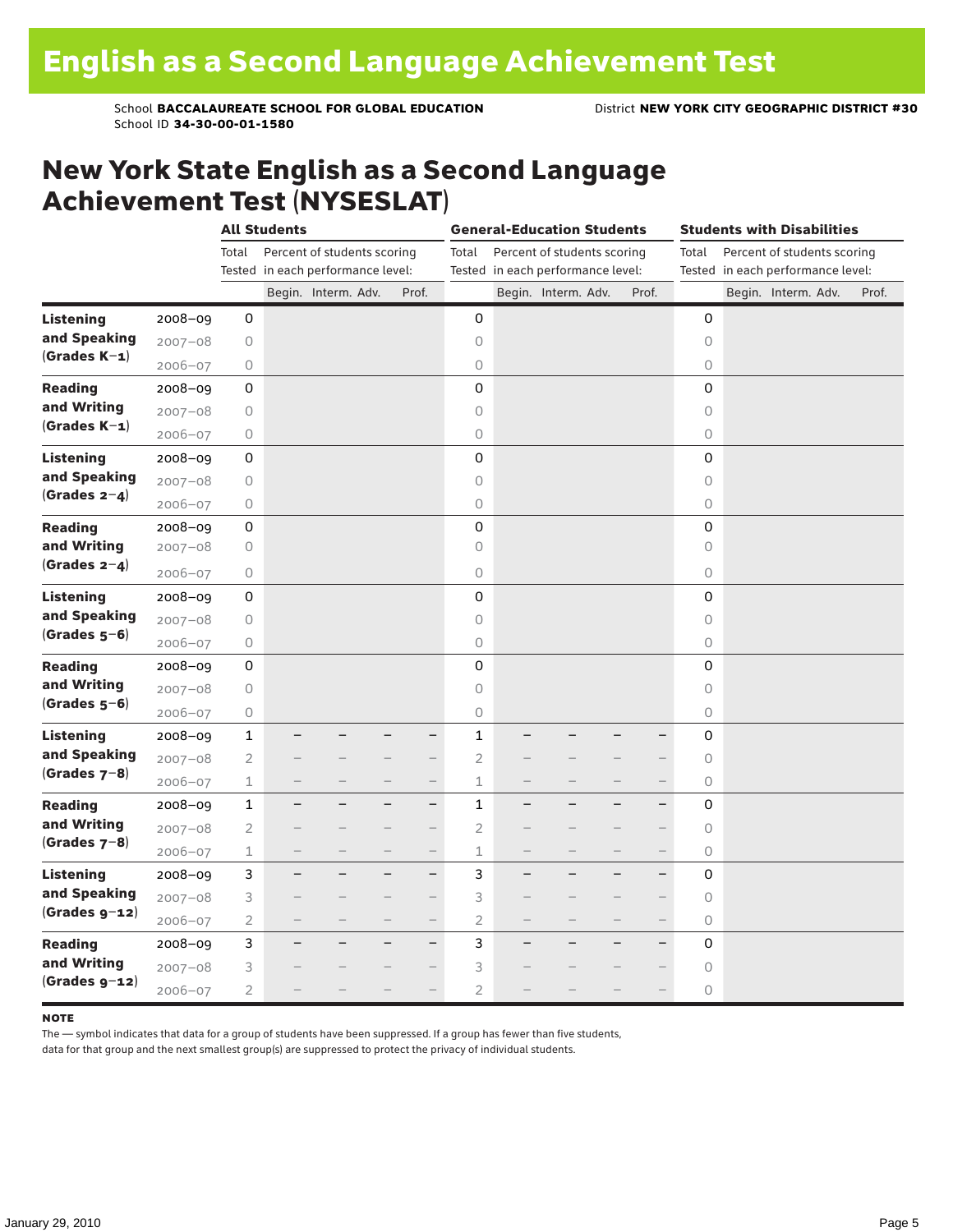### Elementary/Middle-Level Social Studies 2008–09

|                                   | <b>All Students</b> |                                                    |    |     |     |       | <b>General-Education Students</b>                  |  |  |  |   | <b>Students with Disabilities</b>                           |  |  |                |  |  |
|-----------------------------------|---------------------|----------------------------------------------------|----|-----|-----|-------|----------------------------------------------------|--|--|--|---|-------------------------------------------------------------|--|--|----------------|--|--|
|                                   | Total               | Percentage of students<br>Tested scoring at level: |    |     |     | Total | Percentage of students<br>Tested scoring at level: |  |  |  |   | Percentage of students<br>Total<br>Tested scoring at level: |  |  |                |  |  |
|                                   |                     |                                                    |    |     | 4   |       |                                                    |  |  |  |   |                                                             |  |  | $\overline{4}$ |  |  |
| <b>Elementary</b><br><b>Level</b> | 0                   |                                                    |    |     |     |       |                                                    |  |  |  | 0 |                                                             |  |  |                |  |  |
| <b>Middle Level</b>               | 67                  | 0%                                                 | 6% | 72% | 22% | 66    |                                                    |  |  |  |   |                                                             |  |  |                |  |  |

### 2005 Total Cohort Performance on Regents Exams After Four Years

|                                        | <b>All Students</b> |                                    |     | <b>General-Education Students</b> |                                                              |           |     | <b>Students with Disabilities</b> |                                                         |           |  |              |  |
|----------------------------------------|---------------------|------------------------------------|-----|-----------------------------------|--------------------------------------------------------------|-----------|-----|-----------------------------------|---------------------------------------------------------|-----------|--|--------------|--|
|                                        | Cohort<br>Enrollm   | Percentage of<br>students scoring: |     |                                   | Cohort<br>⋍<br>Percentage of<br>ò,<br>巴<br>students scoring: |           |     |                                   | Cohort<br>Percentage of<br>o,<br>문<br>students scoring: |           |  |              |  |
|                                        |                     | $55 - 64$                          |     | 65-84 85-100                      |                                                              | $55 - 64$ |     | 65-84 85-100                      |                                                         | $55 - 64$ |  | 65-84 85-100 |  |
| <b>Global History</b><br>and Geography | 65                  | 3%                                 | 66% | 29%                               | 65                                                           | 3%        | 66% | 29%                               | 0                                                       |           |  |              |  |
| <b>U.S. History</b><br>and Government  | 65                  | 2%                                 | 49% | 49%                               | 65                                                           | 2%        | 49% | 49%                               | 0                                                       |           |  |              |  |
| <b>Science</b>                         | 65                  | 0%                                 | 72% | 28%                               | 65                                                           | 0%        | 72% | 28%                               | 0                                                       |           |  |              |  |

## New York State Alternate Assessments (NYSAA) 2008–09

|                              | <b>All Students</b> |                                                |               |   |   |  |  |  |
|------------------------------|---------------------|------------------------------------------------|---------------|---|---|--|--|--|
|                              | Total               | Number of students scoring<br>Tested at Level: |               |   |   |  |  |  |
|                              |                     | 1                                              | $\mathcal{P}$ | 3 | 4 |  |  |  |
| <b>Elementary Level</b>      |                     |                                                |               |   |   |  |  |  |
| Social Studies               | 0                   |                                                |               |   |   |  |  |  |
| <b>Middle Level</b>          |                     |                                                |               |   |   |  |  |  |
| Social Studies               | 0                   |                                                |               |   |   |  |  |  |
| <b>Secondary Level</b>       |                     |                                                |               |   |   |  |  |  |
| <b>English Language Arts</b> | O                   |                                                |               |   |   |  |  |  |
| <b>Mathematics</b>           | Ω                   |                                                |               |   |   |  |  |  |
| Social Studies               | O                   |                                                |               |   |   |  |  |  |
| Science                      | Ω                   |                                                |               |   |   |  |  |  |

The New York State Alternate Assessment (NYSAA) is for students with severe cognitive disabilities. Results for students taking the NYSAA in English language arts, mathematics, and science at the elementary and middle levels are available in the *Accountability and Overview Report* part of *The New York State Report Card*.

The — symbol indicates that data for a group of students have been suppressed. If a group has fewer than five students, data for that group and the next smallest group(s) are suppressed to protect the privacy of individual students.

**NOTE**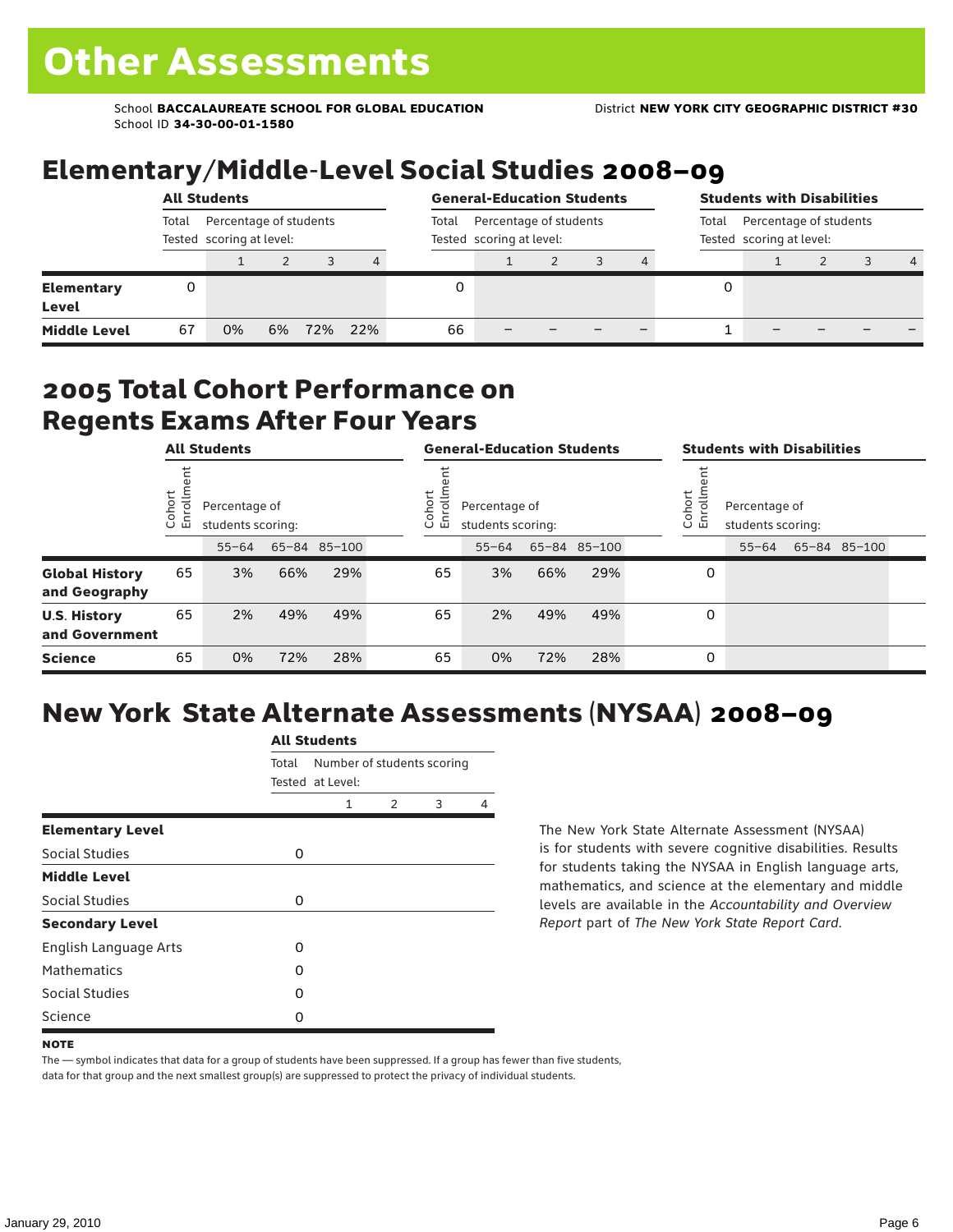# High School Completers

|                                    |             | <b>All Students</b>   |                            |                       | <b>General-Education Students</b> | <b>Students with Disabilities</b> |                            |
|------------------------------------|-------------|-----------------------|----------------------------|-----------------------|-----------------------------------|-----------------------------------|----------------------------|
|                                    |             | Number<br>of Students | Percentage<br>of Graduates | Number<br>of Students | Percentage<br>of Graduates        | Number<br>of Students             | Percentage<br>of Graduates |
| <b>Total Graduates</b>             | $2008 - 09$ | 65                    |                            | 65                    |                                   | 0                                 |                            |
|                                    | $2007 - 08$ | 56                    |                            | 55                    |                                   |                                   |                            |
|                                    | $2006 - 07$ | 48                    |                            | 47                    |                                   | ⊥.                                |                            |
| <b>Receiving a Regents Diploma</b> | $2008 - 09$ | 63                    | 97%                        | 63                    | 97%                               | 0                                 |                            |
|                                    | $2007 - 08$ | 54                    | 96%                        | 53                    | 96%                               | 1                                 | 100%                       |
|                                    | $2006 - 07$ | 44                    | 92%                        | 43                    | 91%                               | $\mathbf 1$                       | 100%                       |
| <b>Receiving a Regents Diploma</b> | $2008 - 09$ | 23                    | 35%                        | 23                    | 35%                               | 0                                 |                            |
| with Advanced Designation          | $2007 - 08$ | 27                    | 48%                        | 26                    | 47%                               |                                   | 100%                       |
|                                    | $2006 - 07$ | 12                    | 25%                        | 12                    | 26%                               | $\bigcap$                         |                            |
| <b>Receiving an</b>                | $2008 - 09$ | 0                     |                            | 0                     |                                   | $\Omega$                          |                            |
| <b>Individualized Education</b>    | $2007 - 08$ | Ω                     |                            | Ω                     |                                   | $\cap$                            |                            |
| Program (IEP) Diploma              | $2006 - 07$ | 0                     |                            | 0                     |                                   | 0                                 |                            |

NOTE Students receiving Regents diplomas and Regents diplomas with advanced designation are considered graduates; recipients of IEP diplomas are not.

## High School Noncompleters

|                              |             | <b>All Students</b>   |                           |                       | <b>General-Education Students</b> | <b>Students with Disabilities</b> |                           |
|------------------------------|-------------|-----------------------|---------------------------|-----------------------|-----------------------------------|-----------------------------------|---------------------------|
|                              |             | Number<br>of Students | Percentage<br>of Students | Number<br>of Students | Percentage<br>of Students         | Number<br>of Students             | Percentage<br>of Students |
| <b>Dropped Out</b>           | $2008 - 09$ | 1                     | 0%                        |                       | 0%                                | 0                                 |                           |
|                              | $2007 - 08$ |                       | $1\%$                     |                       | $1\%$                             | <sup>n</sup>                      |                           |
|                              | $2006 - 07$ |                       | $0\%$                     |                       | $0\%$                             | 0                                 |                           |
| <b>Entered Approved High</b> | $2008 - 09$ | 0                     |                           | 0                     |                                   | $\Omega$                          |                           |
| <b>School Equivalency</b>    | $2007 - 08$ | n                     |                           | 0                     |                                   | 0                                 |                           |
| <b>Preparation Program</b>   | $2006 - 07$ | 0                     |                           | 0                     |                                   | 0                                 |                           |
| <b>Total Noncompleters</b>   | $2008 - 09$ |                       | 0%                        |                       | 0%                                | $\Omega$                          |                           |
|                              | $2007 - 08$ | 2                     | $1\%$                     |                       | $1\%$                             | 0                                 |                           |
|                              | $2006 - 07$ |                       | $0\%$                     |                       | $0\%$                             | 0                                 |                           |

### Post-secondary Plans of 2008–09 Completers

|                                | <b>All Students</b>   |                           |                       | <b>General-Education Students</b> | <b>Students with Disabilities</b> |                           |  |
|--------------------------------|-----------------------|---------------------------|-----------------------|-----------------------------------|-----------------------------------|---------------------------|--|
|                                | Number<br>of Students | Percentage<br>of Students | Number<br>of Students | Percentage<br>of Students         | Number<br>of Students             | Percentage<br>of Students |  |
| To 4-year College              | 64                    | 98%                       | 64                    | 98%                               | O                                 |                           |  |
| To 2-year College              |                       | 2%                        |                       | 2%                                | O                                 |                           |  |
| <b>To Other Post-secondary</b> |                       |                           | 0                     |                                   | 0                                 |                           |  |
| <b>To the Military</b>         |                       |                           | 0                     |                                   | 0                                 |                           |  |
| <b>To Employment</b>           |                       |                           | 0                     |                                   | ი                                 |                           |  |
| <b>To Adult Services</b>       |                       |                           | 0                     |                                   | O                                 |                           |  |
| <b>To Other Known Plans</b>    |                       |                           | $\Omega$              |                                   | ი                                 |                           |  |
| <b>Plan Unknown</b>            |                       |                           | O                     |                                   |                                   |                           |  |